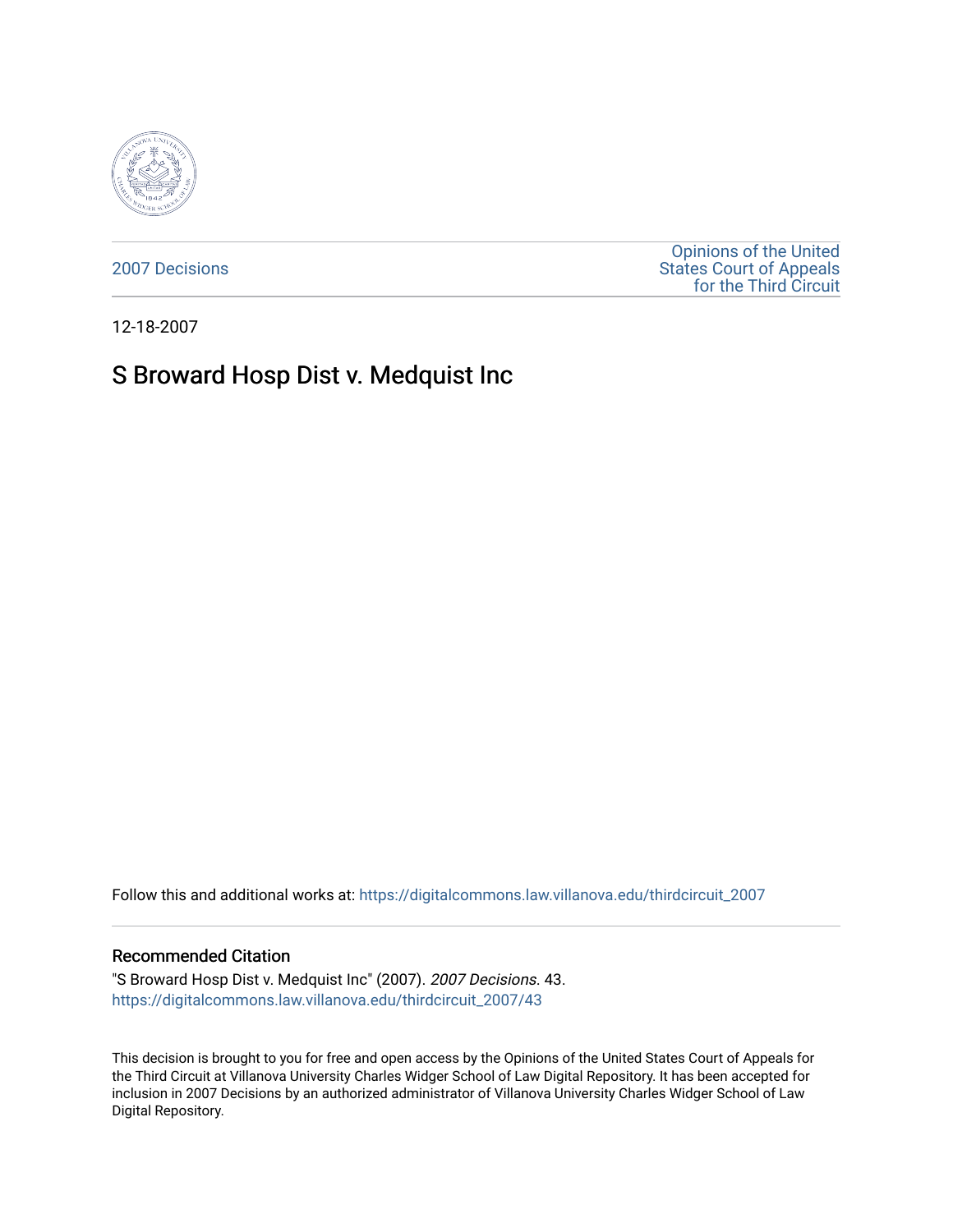### NOT PRECEDENTIAL

## UNITED STATES COURT OF APPEALS FOR THE THIRD CIRCUIT

 $\overline{a}$ 

l

No. 07-2076

SOUTH BROWARD HOSPITAL DISTRICT, doing business as MEMORIAL HOSPITAL WEST, doing business as MEMORIAL HOSPITAL PEMBROKE, doing business as MEMORIAL REGIONAL HOSPITAL; CHILDRENS HOSPITAL LOS ANGELES; NORTHBAY HEALTHCARE GROUP, doing business as NORTHBAY MEDICAL CENTER, doing business as VACA VALLEY HOSPITAL; PARTNERS HEALTHCARE SYSTEMS, INC., doing business as PARTNERS HEALTHCARE, doing business as MASSACHUSETTS GENERAL HOSPITAL, doing business as MASSACHUSETTS GENERAL PHYSICIAN'S ORGANIZATION, doing business as BRIGHAM AND WOMEN'S HOSPITAL, doing business as SPAULDING REHABILITATION HOSPITAL; doing business as NEWTON-WELLESLEY HOSPITAL, doing business as NORTH SHORE MEDICAL CENTER, INC., doing business as THE SALEM HOSPITAL, doing business as UNION HOSPITAL; RIVERSIDE HEALTHCARE SYSTEMS, L.P., doing business as RIVERSIDE COMMUNITY HOSPITAL; WEST HILLS HOSPITAL, individually and on behalf of all those similarly situated doing business as WEST HILLS HOSPITAL & MEDICAL CENTER

v.

## MEDQUIST INC; RONALD SCARPONE; JOHN SUENDER; BRIAN KEARNS; MICHAEL CLARK; MEDQUIST TRANSCRIPTIONS, LTD.

l

 Medquist Inc. and Medquist Transcriptions, Ltd,

Appellants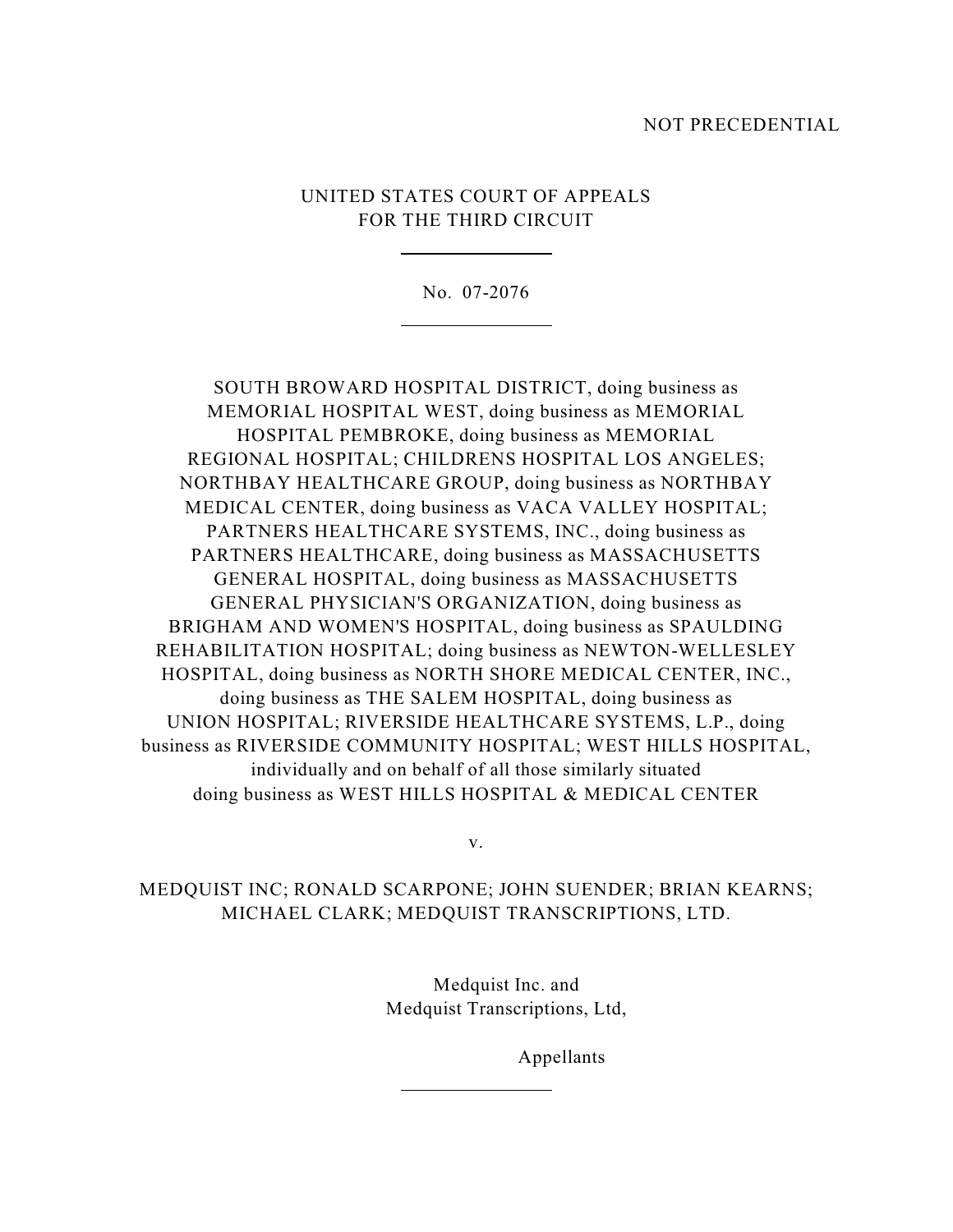Appeal from the United States District Court for the District of New Jersey (D.C. Civil Action No. 05-cv-2206) District Judge: Honorable Jerome B. Simandle

 $\overline{a}$ 

l

l

Submitted Under Third Circuit LAR 34.1(a) December 13, 2007

Before: SLOVITER and AMBRO, Circuit Judges POLLAK,<sup>\*</sup> District Judge

(Opinion filed: December 18, 2007)

#### OPINION

AMBRO, Circuit Judge

Medquist Inc, a provider of transcription services to hospitals, appeals the District Court's denial of its motion to compel arbitration. As we agree with the District Court that Medquist waived its right to compel arbitration, we affirm.

Plaintiffs-appellees are a putative class of hospitals. They allege that Medquist manipulated its billing practices in a fraudulent manner that violated the Racketeer Influenced and Corrupt Organizations Act, resulting in various tort claims. Their action, initially filed in the Central District of California, was transferred to the District of New Jersey. After motion practice before that Court and 16 months into the case, Medquist moved to compel arbitration.

Honorable Louis H. Pollak, Senior United States District Judge for the Eastern \* District of Pennsylvania, sitting by designation.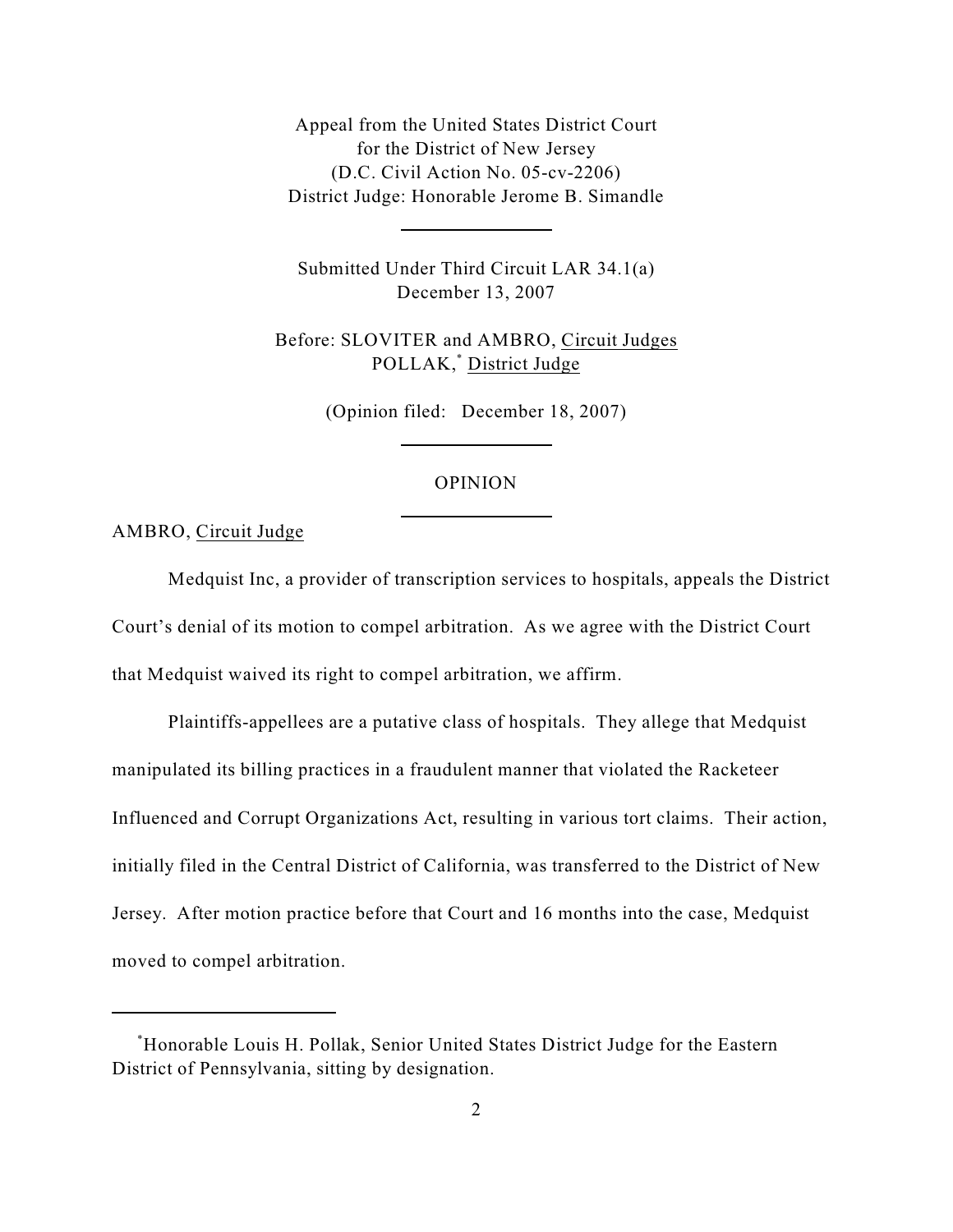The Federal Arbitration Act, 9 U.S.C. § 1, *et seq.*, establishes a policy in favor of arbitration that requires the liberal reading of arbitration agreements and the resolution of any doubts in favor of arbitration. *Moses H. Cone Mem'l Hosp. v. Mercury Constr. Corp*., 460 U.S. 1, 24-25 (1983). Waiver of the right to compel arbitration is not to be inferred lightly. *Great W. Mortgage Corp. v. Peacock*, 110 F.3d 222, 233 (3d Cir. 1997) (citing *PaineWebber Inc. v. Faragalli*, 61 F.3d 1063, 1068 (3d Cir. 1995)). Prejudice is the touchstone for evaluating an asserted waiver of the right to compel arbitration. *Ehleiter v. Grapetree Shores, Inc.*, 482 F.3d 207, 223 (3d Cir. 2007) (citing *Hoxworth v. Blinder, Robinson, & Co.*, 980 F.2d 912, 925 (3d Cir. 1992)). In determining prejudice, we consider the following non-exclusive list of factors: (1) the timeliness or lack of a motion to arbitrate; (2) the degree to which the party seeking to compel arbitration has contested the merits of its opponent's claims; (3) whether the party has informed its adversary of the intention to seek arbitration even if it has not yet filed a motion to stay the District Court proceedings; (4) the extent of that party's non-merits motion practice; (5) its assent to the District Court's pretrial orders; and (6) the extent to which the parties have engaged in discovery. *Id.* at 222 (citing *Hoxworth*, 980 F.2d at 926-27). Waiver normally will be found only "where the demand for arbitration came long after the suit commenced and when both parties had engaged in extensive discovery." *Faragalli*, 61 F.3d at 1068-69 (quoting *Gavlik Constr. Co. v. H.F. Campbell Co.*, 526 F.2d 777, 783 (3d Cir.1975)).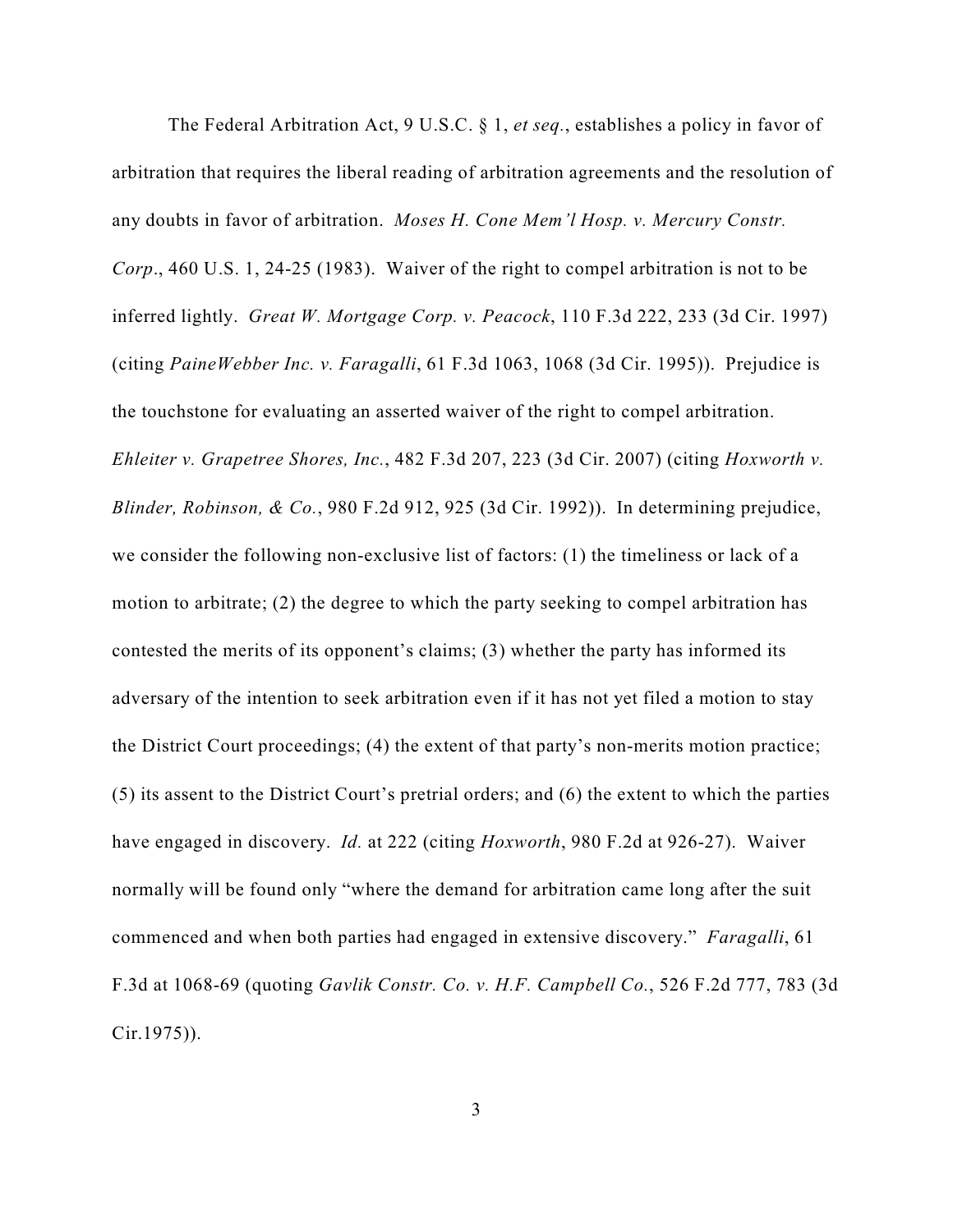To repeat, the motion to compel arbitration before us came 16 months after the filing of suit. Even after subtracting the five months at the beginning of the case during which no plaintiffs had been named that were parties to contracts containing arbitration provisions,<sup>1</sup> the remaining 11-month period is as long as the period at issue in *Hoxworth*. *See* 980 F.2d at 925; *see also id.* at 926 (noting that "courts have not hesitated to hold that the right to arbitrate has been waived under circumstances similar to those here"). Although the District Court did not entertain motions for summary judgment, Medquist twice tested the sufficiency of the pleadings with motions to dismiss. The fact that the parties did not engage in discovery normally precludes a finding of waiver, but here it is outweighed by Medquist's tactical decision to litigate extensively in federal court before seeking to compel arbitration.

As detailed by the District Court, Medquist litigated this case vigorously before expressing an intent to force arbitration. This is demonstrated by its motion to dismiss the second amended complaint in favor of arbitration (which was filed eleven months after the beginning of the case, or five months before the motion to compel arbitration). That motion did not indicate an intent to move to compel arbitration in the future. Instead, it argued that "[b]ecause plaintiffs have not indicated whether they will pursue arbitration,

<sup>&</sup>lt;sup>1</sup>However, plaintiffs incorrectly alleged in the initial complaint that they were parties to contracts containing arbitration provisions and that agreement to those provisions was fraudulently induced. This error was one basis for defendants' motion for Rule 11 sanctions against plaintiffs and their counsel. *See* Motion for Sanctions 17-22, Case No. C 05-2206 JBS (D.N.J., Nov. 8, 2005).